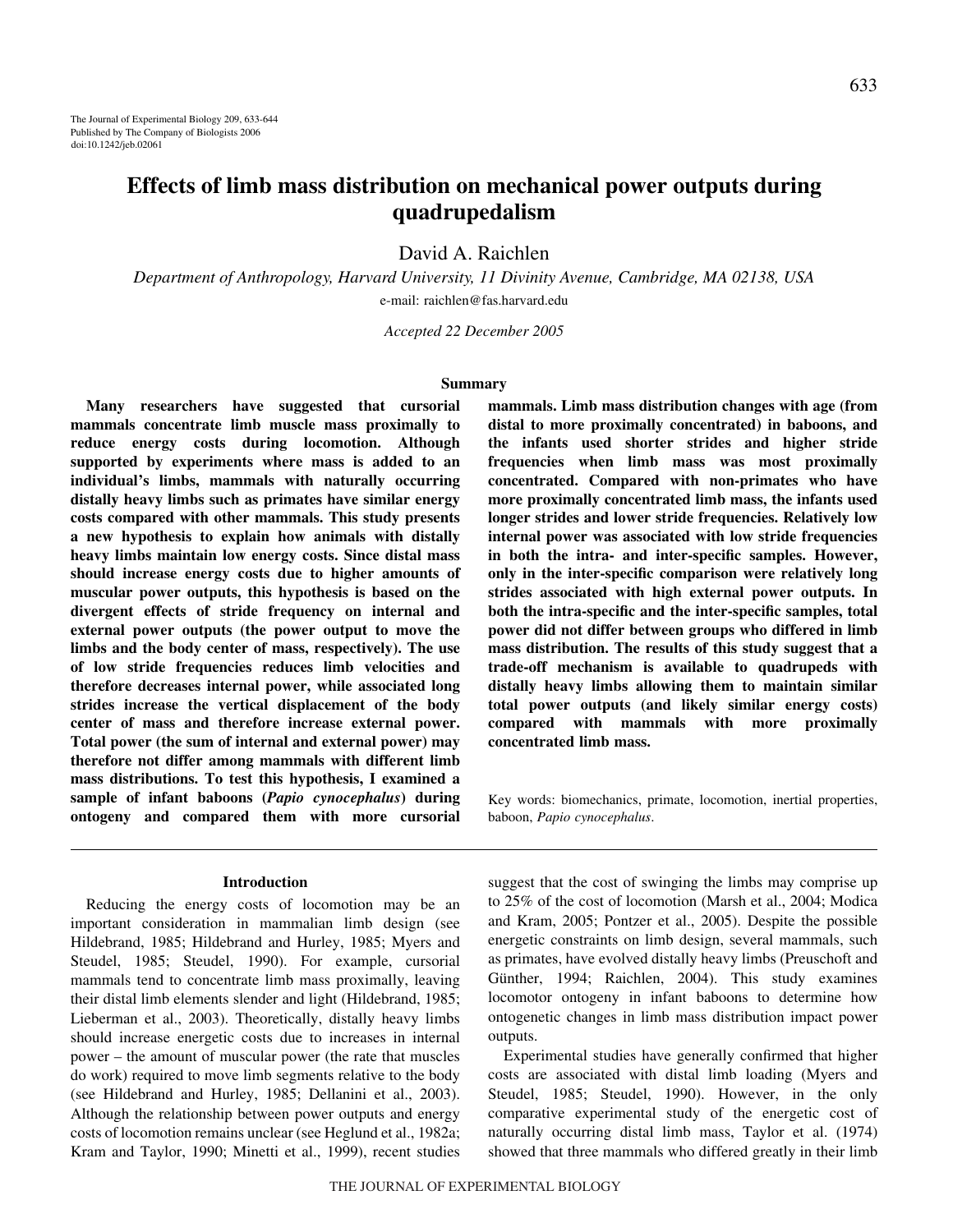mass distributions (cheetah, gazelle and goat) did not differ significantly in their energetic costs of locomotion at a given velocity. Quadrupedal primates offer another example that confounds predicted higher costs due to heavy distal limb elements (Taylor et al., 1982; Heglund, 1985; Steudel-Numbers, 2003). Primates have distally heavy limb muscles that control grasping hands and feet, yet their energetic costs do not differ from those of similarly sized mammals (Taylor et al., 1982; Heglund, 1985; Steudel-Numbers, 2003). Although the results of Taylor et al. (1974) have been called into question because of methodological concerns (see Lieberman et al., 2003), their study, combined with the primate data, suggests that limb mass distributions do not necessarily determine energy costs.

The purpose of the present study is to explore mechanisms used by quadrupeds with distally heavy limbs that allow them to maintain similar energy costs compared with mammals with more proximal limb mass concentrations. Without a mechanism, the evolution of distally heavy limbs could have come with a great energetic price. Any mechanism must begin by reducing the impacts of limb mass distribution on internal power. The total power output during quadrupedalism is, however, generally divided into two parts: external power is the power required to lift and accelerate the body center of mass, and internal power is the power required to move the limbs relative to the body center of mass (Heglund et al., 1982b; Minetti et al., 1999). Taxa with distally heavy limbs must find a way to minimize the impacts of their limb mass on internal power and therefore maintain similar total power outputs compared to mammals with more proximally concentrated limb mass.

Adjustments in kinematics may represent a mechanism that could mitigate the added energy costs of distally heavy limbs, since locomotor kinematics can have a strong impact on power outputs during locomotion (Hildebrand and Hurley, 1985; Cavagna and Franzetti, 1986; Cavagna et al., 1991; Minetti et al., 1995; Schepens et al., 2001; Heglund and Schepens, 2003; Schepens et al., 2004). For example, several researchers have shown that a change in stride frequency at a given velocity has divergent effects on internal and external power (Cavagna and Franzetti, 1986; Cavagna et al., 1991; Minetti et al., 1995). Relatively low stride frequencies reduce the velocity at which muscles and tendons must move a limb, thereby reducing internal power (Cavagna and Franzetti, 1986; Cavagna et al., 1991; Minetti et al., 1995; Schepens et al., 2001; Heglund and Schepens, 2003; Schepens et al., 2004). Relatively low stride frequencies are associated with relatively long strides (since velocity is the product of stride frequency and stride length), and long strides increase external power due to larger vertical displacements of the body center of mass (Cavagna and Franzetti, 1986; Cavagna et al., 1991; Minetti et al., 1995; Schepens et al., 2001; Heglund and Schepens, 2003; Schepens et al., 2004). Interestingly, although humans walk and run with stride frequencies that nearly minimize total power, they deviate slightly from optimum stride frequencies (Cavagna and Franzetti, 1986; Cavagna et al., 1991; Minetti et al., 1995).

Although freely chosen stride frequencies do not completely minimize total power, metabolic energy expenditure is minimized at freely chosen stride frequencies (Zarrugh and Radcliffe, 1978). There may be other constraints on stride frequency that allow individuals to minimize energy expenditure despite slightly higher power outputs. Humans' freely chosen stride frequencies closely match those predicted by the Force Driven Harmonic Oscillator model (FDHO) described by Holt et al. (1990). The FDHO models the lower limb as a harmonic oscillator whose period is dependent on limb inertial properties, but the limb also requires a periodic driving function (muscle activity) to maintain its oscillation amplitude (Holt et al., 1990; Holt et al., 1991). Freely chosen combinations of stride frequencies and lengths are well predicted by the FDHO, suggesting an optimal combination of kinematics that is related to limb mass distribution. Any deviations from the freely chosen frequency, either above or below, result in increased energy expenditure due to increased muscle activity (Holt et al., 1991). It is likely then, that stride frequencies are constrained by limb inertial properties so that a frequency is chosen to minimize the driving function (Holt et al., 1991).

This same tuning of kinematics to inertial properties may apply to quadrupeds as well. Stride lengths and stride frequencies appear to vary in a predictable way with differences in limb mass distribution (Raichlen, 2004; Raichlen, 2005a). Taxa with distally heavier limbs tend to walk with lower stride frequencies and longer strides (Preuschoft and Günther, 1994; Myers and Steudel, 1997; Raichlen, 2004; Raichlen, 2005a), and this trend appears valid both across mammalian taxa (Preuschoft and Günther, 1994; Myers and Steudel, 1997) and within ontogenetic samples where limb mass distributions change with age (Raichlen, 2005a). Additionally, lower stride frequencies are brought about by a combination of longer swing durations *and* longer stance durations. Thus, quadrupeds with distally heavy limbs could take advantage of the trade-offs between kinematics and power outputs simply by virtue of the fact that their stride frequencies are tuned to their limb inertial properties following the FDHO model. As a by-product of this tuning, kinematics may mitigate the energetic consequences of distally heavy limbs. If true then, compared with more cursorial taxa, quadrupeds with distally heavy limbs using lower stride frequencies would reduce internal power outputs (due to slower limb velocities during both swing and stance phase), while their longer strides would increase external power outputs so that total power outputs would not differ among individuals regardless of limb mass distribution.

# *Hypothesis testing*

This study tests the hypothesis that quadrupedal kinematics associated with distally heavy limbs allows individuals to benefit from the trade-off mechanism described above and, therefore, they can maintain similar total power outputs compared with quadrupeds with distally lighter limbs. Two samples are used to test this hypothesis. First, a sample of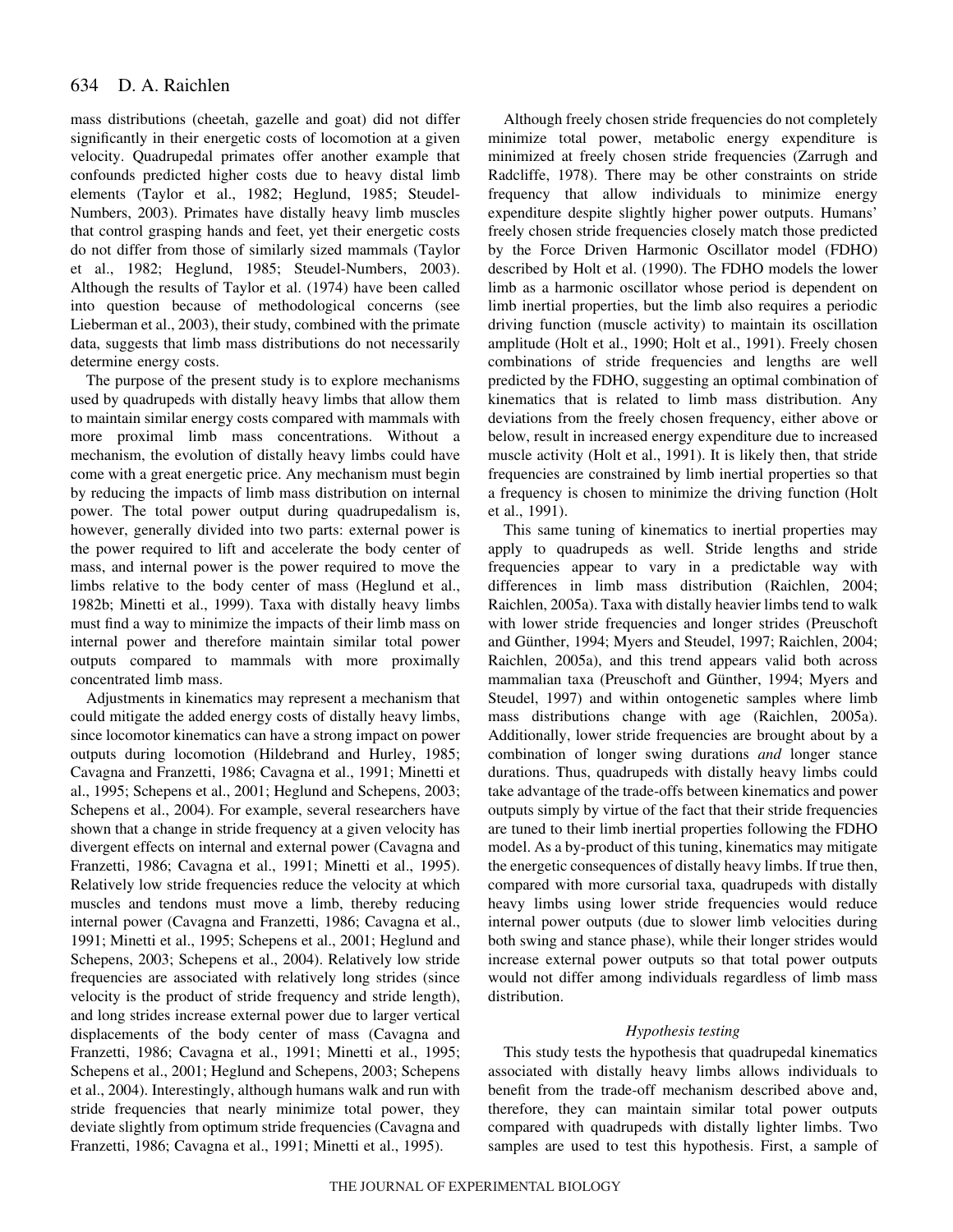infant baboons (*Papio cynocephalus*) was examined during development. Primate ontogeny offers a natural experiment because infant primate limb mass distributions change with age (Grand, 1977; Turnquist and Wells, 1994; Raichlen, 2005b). At young ages, infant primates have distally heavy limb muscles, used for strong grasping of their mothers fur, and limb mass becomes more proximally concentrated with age (Turnquist and Wells, 1994; Raichlen, 2005b). As they age, and mass becomes more proximally concentrated, the infant baboons use relatively higher stride frequencies and shorter strides (Raichlen, 2005a). Therefore, power outputs can be examined in this sample as both limb mass distributions and kinematics change. In the second test of the trade-off mechanism, infant baboons are compared with a sample of non-primate cursorial quadrupeds who have more proximal limb mass concentrations. This sample of infant baboons uses lower stride frequencies and longer strides than other mammals (Raichlen, 2005a) and therefore may use these kinematic differences to maintain similar total power outputs compared with other mammals.

*Hypothesis 1*. Infant baboons with distally heavy limbs (younger individuals) should have lower internal and higher external power compared with older individuals because of their lower stride frequencies and longer strides. However, agerelated differences in internal and external power should lead to similar total power at all ages.

*Hypothesis 2*. Because of their more distally heavy limbs compared with non-primates, the infant baboons use lower stride frequencies and longer strides than more cursorial nonprimates (Raichlen, 2005a). Due to these kinematic differences, internal power should be lower, external power should be higher, and total power should not differ significantly between the baboons and the non-primates.

#### **Materials and methods**

#### *Sample*

Three infant baboons (*Papio cynocephalus* Linnaeus 1758; two females and one male; Table 1) were obtained from the Southwest Foundation for Biomedical Research (SFBR, San Antonio, TX, USA) from a population rejected by their mothers and placed in the SFBR nursery. Infant baboons were housed at the University of Texas Animal Resource Center using methods approved by both the University of Texas Institutional Animal Care and Use Committee (IACUC) and the SFBR IACUC. The study period lasted for approximately nine months, corresponding to the time during which the infants could be handled safely without administering anesthesia.

### *Inertial properties*

Body segment inertial properties of the infant baboons were calculated using a geometric modeling technique (Raichlen, 2004; Raichlen, 2005b). Briefly, each body segment was modeled as a column with a circular cross section. Model shapes were constructed using external circumference

| Table 1. Description of sample and number of strides |
|------------------------------------------------------|
| analyzed at each age                                 |

| $\ldots$ . $\ldots$ and $\ldots$ |                 |                  |  |
|----------------------------------|-----------------|------------------|--|
| Subject                          | Age<br>(months) | $\boldsymbol{n}$ |  |
| Infant 1 (17194)                 | 3.33            | 9                |  |
|                                  | 4.27            | 10               |  |
|                                  | 4.73            | 10               |  |
|                                  | 5.87            | 16               |  |
|                                  | 6.10            | 32               |  |
|                                  | 7.50            | 26               |  |
| Infant 2 (18573)                 | < 3.0           | 21               |  |
|                                  | 3.67            | 19               |  |
|                                  | 4.67            | 38               |  |
|                                  | 4.97            | 31               |  |
|                                  | 5.53            | 18               |  |
|                                  | 7.40            | 13               |  |
|                                  | 8.10            | 22               |  |
| Infant 3 (18572)                 | <4.7            | 5                |  |
|                                  | 4.70            | 20               |  |
|                                  | 5.00            | 11               |  |
|                                  | 5.57            | 12               |  |
|                                  | 6.23            | 23               |  |
|                                  | 7.43            | 33               |  |
|                                  | 8.13            | 29               |  |
|                                  | 8.97            | 69               |  |

Subject describes the infant number that is used in the text; the SFBR identification number is listed in parentheses. Infant 1 is male; infants 2 and 3 are female. *n* is the number of accepted strides analyzed and is included here for each sampled age.

measurements taken at three locations on each limb segment. From these measurements, column models were constructed, and segment inertial properties (mass, center of mass, mass moments of inertia) were calculated (Raichlen, 2004; Raichlen, 2005b). The natural pendular period (*NPP*) of the limbs was also calculated. The *NPP* is the duration of one complete oscillation of the limb if it was swinging as a pure pendulum and is calculated according to the following equation:

$$
NPP = 2\pi \sqrt{\frac{I}{Mg\left(D\right)}}\,,\tag{1}
$$

where *I* is the limb's mass moment of inertia about the proximal joint (the shoulder in the forelimb or the hip in the hindlimb), *M* is the limb's mass, *g* is acceleration due to gravitational forces  $(9.8 \text{ m s}^{-2})$  and *D* is the distance of the center of mass from the proximal joint. The *NPP* represents an important link between limb mass distribution and kinematics because swing phase is often modeled as an approximation of a pendulum (see Mochon and McMahon, 1980; Mochon and McMahon, 1981; Holt et al., 1990; Holt et al., 1991). Larger *NPP*s due to more distal limb mass imply longer swing durations and therefore longer stride durations. Raichlen (2005a) has also shown that relatively large *NPP*s lead to relatively long stance durations. The use of *NPP* in this study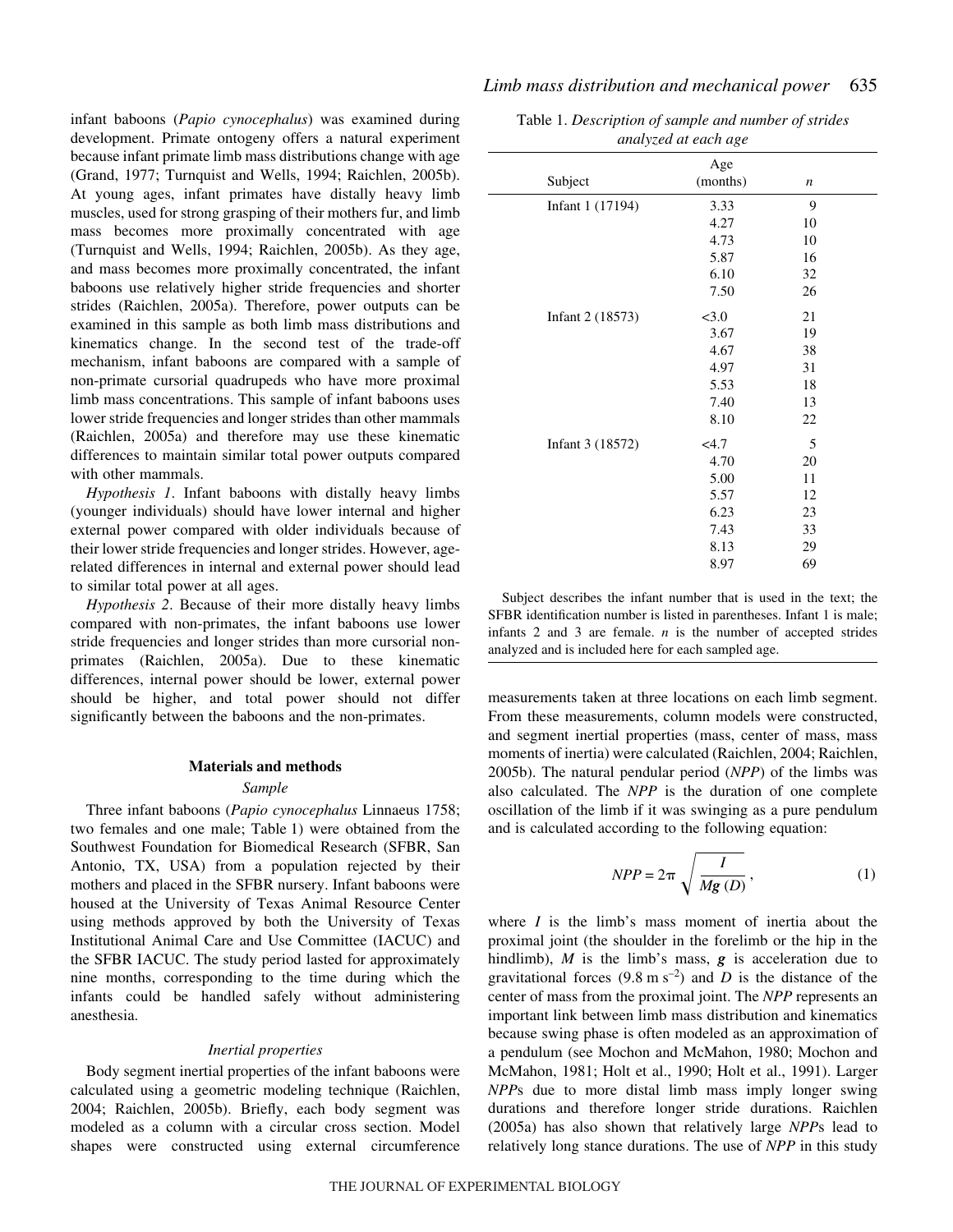#### 636 D. A. Raichlen

is not meant to imply that swing phase is purely passive, with no muscular action involved (see Marsh et al., 2004; Modica and Kram, 2005), but that limb motion during swing phase is tuned to the *NPP* (see Holt et al., 1990; Holt et al., 1991). *NPP*s were made dimensionless (*dNPP*) (according to Hof, 1996) to compare values among individuals who differed in body size and therefore limb length (*h*):

$$
dNPP = \frac{NPP}{\sqrt{\frac{h}{g}}} \tag{2}
$$

### *Grouping*

Individuals were grouped based on their limb inertial properties, and these groupings did not conform to arbitrary age classes. Specifically, changes in *dNPP* were used to group infants according to limb mass distributions. Researchers have shown that limb *NPPs* change during swing phase due to flexion and extension of limb joints and that this change should be taken into account when comparing the effects of inertial properties on locomotion (Myers and Steudel, 1997; Raichlen, 2004; Raichlen, 2005a). When swing-phase inertial properties are compared [by calculating the minimum *dNPP* during swing phase (*dNPP*<sub>min</sub>)], the infant baboons do not show a gradual change with age (Raichlen, 2005a). In fact, each individual falls into two groups: Group 1 comprises the young infants with distally heavy limbs and  $dNPP_{\text{min}}$ s that do not differ significantly, and Group 2 comprises older infants who have more proximal concentrations of limb mass and  $dNPP_{min}$ s that do not differ significantly (Raichlen, 2005a). Between the two groups, *dNPP*<sub>min</sub>s do differ significantly (Raichlen, 2005a). These groupings proved robust in an examination of the effects of inertial properties on kinematics, with Group 1 infant baboons (more distal limb mass) using relatively lower stride frequencies and longer strides than Group 2 infants (Raichlen, 2005a).

#### *Mechanical power*

Three-dimensional kinematic data were obtained from each infant baboon at regular intervals during development (Table 1). Infant baboons were allowed to walk and run at freely chosen velocities through a Lexan tunnel made up of three removable sections  $(0.61\times0.91\times1.22$  m each). Prior to tunnel entry, spherical reflective markers (14 mm; Oxford Metrics Inc., Oxford, UK) were glued to the major joints of the forelimbs and hindlimbs of each infant baboon (hip, knee, ankle, shoulder, elbow, knee). The placement of each marker was consistent with the segment definitions used for inertial property data collection (see Raichlen, 2005b).

Three-dimensional marker trajectories were captured for one side of the body during each locomotor trial using a fivecamera 60 Hz Vicon 250 data acquisition system (Oxford Metrics Inc.). In addition to the Vicon system, video data of each trial were collected using a digital video camera (JVC-GRDVL9800E; Wayne, NJ, USA) at 60 frames  $s^{-1}$ . Video data were used to determine touchdown and toe-off events.

The total positive work that must be supplied by muscles and tendons during locomotion  $(W_{\text{tot}})$  can be divided into two parts (Fenn, 1930). The first part is the mechanical work required to move body segments relative to the whole-body center of mass (internal work;  $W_{int}$ ).  $W_{int}$  is calculated from changes in each segment's energy over an entire stride (after Fedak et al., 1982; Willems et al., 1995). The second part of  $W_{\text{tot}}$  is external work ( $W_{\text{ext}}$ ); the work that must be supplied to lift and accelerate the whole body center of mass (Cavagna et al., 1977). Power ( $\dot{W}_{int}$  and  $\dot{W}_{ext}$ ) is simply the rate at which internal or external work is done. Alternative approaches to calculating  $W_{ext}$  will be discussed in a later section.

The kinetic energy of each body segment relative to the body center of mass was calculated from the 3-D marker positions captured by the Vicon motion analysis system. For each stride, one side of the body (side facing cameras or ipsilateral side) was divided into five segments (trunk, arm, forearm, thigh, leg) that were defined by passive reflective markers at each of the major joints. Affixing markers to define the hand and foot segments was problematic both because of the small size of the individuals' hands and feet and because the infant baboons were more likely to remove those markers. For this analysis, the hands and feet were considered point masses at the distal ends of the forearms and lower legs, respectively, and the head was considered a point mass at the cranial end of the trunk. The positions and velocities for segments on the contralateral side of the body were estimated assuming the movements of the contralateral side segments during half a stride were the same as the movements of the ipsilateral segments during the other half of the stride (see Fedak et al., 1982; Willems et al., 1995).

Mass-specific *W*int was calculated as the sum of the positive changes in each limb's kinetic energy per stride divided by body mass (after Willems et al., 1995). Dividing mass-specific *W*int by stride duration gives *W*int. This method of calculating internal work allows for transfers of energy between segments of a single limb but not between limbs. To calculate *W*ext, potential and kinetic energies (both horizontal and vertical) of the body center of mass were summed at each instant in time to obtain the total energy of the center of mass (*E*cm). Center of mass position and velocity were reconstructed based on the positions of limb segment centers of mass (after Minetti et al., 1999). Mass-specific external mechanical work (*W*ext) was calculated as the sum of the positive increments in the *E*cm curve over an entire stride divided by body mass. Mass-specific external power ( $\dot{W}_{ext}$ ) was calculated as ( $W_{ext}/$ stride duration).

### *Manipulation of internal power calculations*

A manipulation of inertial properties was performed to examine the sensitivity of  $W_{int}$  to an individual's limb mass distribution. This manipulation consisted of scaling the segment inertial properties of all subjects with distally light limbs to the inertial properties of the individual with the heaviest distal limb elements.  $W_{int}$  was recalculated using these scaled values for limb segment inertial properties. The following equations were used to scale segment inertial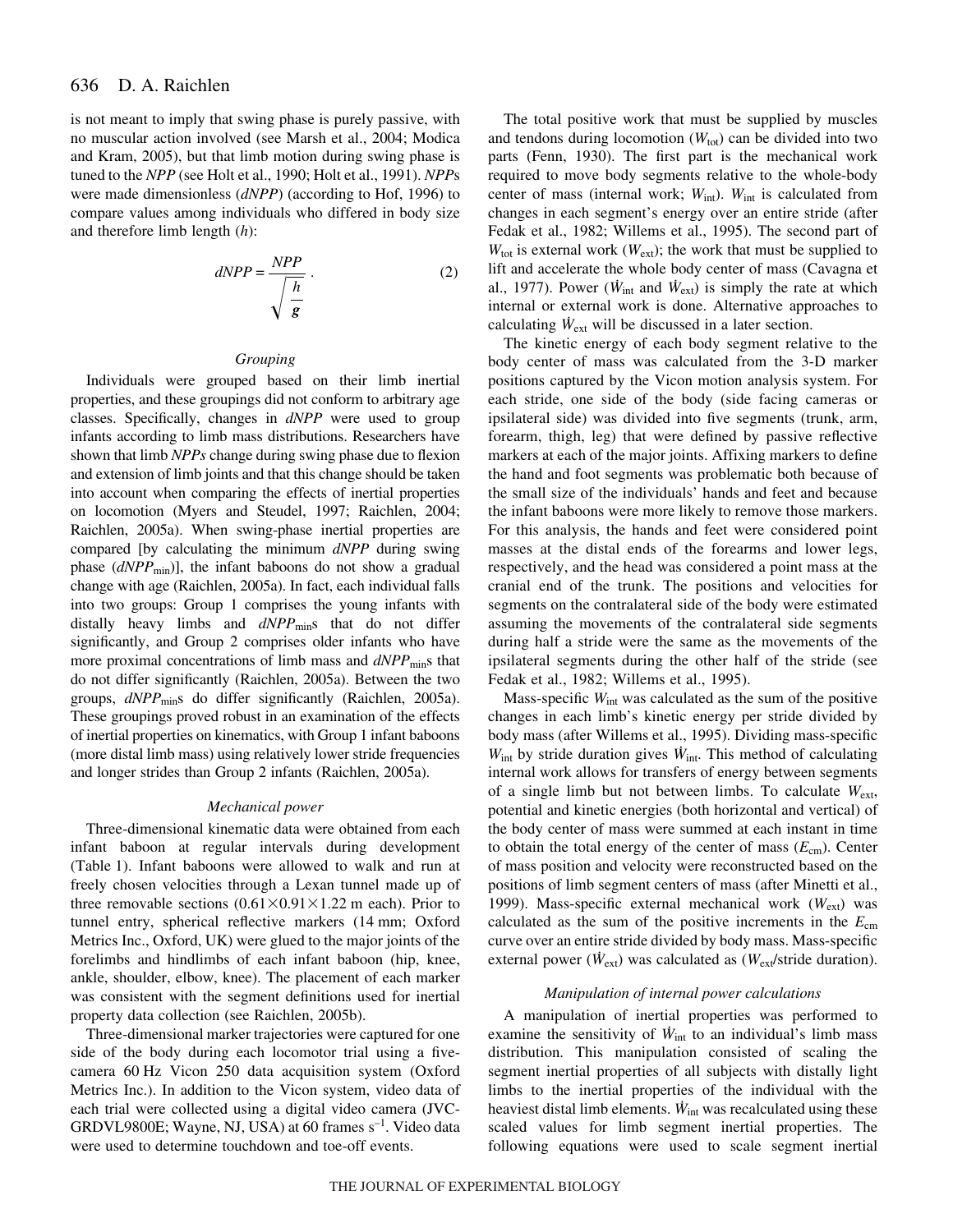properties of older individuals (individual 2) to those of the subject with the heaviest distal limb elements (individual 1):

$$
B_{\text{scaled}} = B_2 \left( M_1 / B_1 \right), \tag{3}
$$

$$
D_{\text{scaled}} = h_2 \left( D_1 / h_1 \right), \tag{4}
$$

$$
I_{\text{scaled}} = M_2 h_2 \left( I_1 / M_1 h_1{}^2 \right),\tag{5}
$$

where  $B_1$  and  $B_2$  are the body masses of individuals 1 and 2, respectively,  $M_1$  and  $M_2$  are the segment masses of individuals 1 and 2, respectively, *h*<sup>1</sup> and *h*<sup>2</sup> are the segment lengths of individuals 1 and 2,  $D_1$  is the segment center of mass position from the proximal end of the segment for individual 1, and *I*<sup>1</sup> is the segment mass moment of inertia about its center of mass for individual 1.

#### *Data analysis*

Comparisons in power outputs between Group 1 and Group 2 infant baboons were performed in two ways. First, analyses of covariance (ANCOVAs) were used to compare variables between groups, with velocity as the covariate since power outputs are correlated with velocity in infant baboons. Since Group 1 and Group 2 individuals differ in size, ANCOVAs were also performed with dimensionless velocity [velocity/ $(gh)^{0.5}$ ] as the covariate. Significant differences were determined using Tukey–Kramer *post-hoc* tests to account for multiple comparisons. In addition to ANCOVAs, a residuals analysis was performed. Specifically, residuals were calculated from the least-squares regression line relating dimensionless stride frequency [stride frequency/(*g*/*h*) 0.5] and dimensionless velocity as well as mass-specific internal power and dimensionless velocity. Residual internal power outputs were then regressed on residual stride frequencies. These residuals were calculated from the entire sample (Group 1 and Group 2 combined). A significant positive correlation indicates that those individuals who use high stride frequencies relative to velocity also have high internal power outputs. A similar analysis was performed for external power. Residuals of external power and dimensionless velocity were regressed on residuals of dimensionless stride length (stride length/*h*) and dimensionless velocity. A significant positive correlation indicates that those individuals using relatively long strides would also have relatively high external power outputs. All analyses were performed on log-transformed data since the relationship between power outputs and velocity is not linear.

#### **Results**

Recently, Raichlen has shown that this sample of infant baboons follows the predicted relationships between limb mass distribution and kinematics (Raichlen, 2005a). The infant baboons show a gradual shift from more distal to more proximal limb mass distribution patterns (Raichlen, 2005b) but, because of limb flexion during swing phase, the infants fall into two main groups, within which  $dNPP_{\text{min}}$ s calculated during swing phase do not differ significantly. Group 1

Table 2. *Between-group comparisons of kinematics and power outputs in the combined sample*

|                               | LSM1                  | LSM <sub>2</sub>      |          |
|-------------------------------|-----------------------|-----------------------|----------|
| Variable                      | $(95\% \text{ C.I.})$ | $(95\% \text{ C.I.})$ | $H_0$    |
| Stride frequency <sup>1</sup> | $-0.632(0.008)$       | $-0.580(0.004)$       | < 0.0001 |
| Stride length <sup>1</sup>    | 0.277(0.008)          | 0.223(0.004)          | < 0.0001 |
| Internal power <sup>2</sup>   | $-0.854(0.098)$       | $-0.795(0.042)$       | 0.711    |
| External power <sup>2</sup>   | $-0.142(0.090)$       | $-0.190(0.040)$       | 0.022    |
| Total power <sup>2</sup>      | $-0.060(0.091)$       | $-0.090(0.040)$       | 0.014    |
| Internal power <sup>3</sup>   | $-0.923(0.022)$       | $-0.811(0.011)$       | < 0.0001 |
| External power <sup>3</sup>   | $-0.203(0.028)$       | $-0.194(0.015)$       | 0.594    |
| Total power <sup>3</sup>      | $-0.151(0.031)$       | $-0.145(0.016)$       | 0.741    |

LSM1 is the least-squares mean for Group 1 for each variable after dimensionless velocity has been taken into account. LSM2 is the least-squares mean for Group 2 for each variable after dimensionless velocity has been taken into account. 95% confidence intervals are given in parentheses.  $H_0$  is the probability that LSM1 is equal to  $LSM2.$ 

<sup>1</sup>Stride frequencies and stride lengths were made dimensionless, and dimensionless velocity was the covariate.

<sup>2</sup>Velocity was used as the covariate.

<sup>3</sup>Dimensionless velocity was used as the covariate.

includes the youngest ages of infant baboons and has significantly more distal limb mass than Group 2, which includes the older ages. Group 1 infants use significantly lower stride frequencies and significantly longer strides than Group 2 individuals (Table 2). Based on these results, a trade-off between internal and external power is possible.

#### *Hypothesis 1: ontogenetic analysis*

*W*int does not show significant between-group differences when analyzed using velocity as the covariate but is significantly lower in Group 1 individuals compared with Group 2 over the dimensionless velocity range (Fig.  $1A,B$ ; Table 2).  $W_{\text{int}}$  was recalculated for each stride of all Group 2 individuals using scaled segment inertial properties (see Materials and methods). If older individuals had the limb mass distributions of younger individuals, but did not reduce their stride frequencies, they would have had approximately 20% higher  $\dot{W}_{int}$  values at a given velocity (Fig. 1C). So, by using low stride frequencies when their mass is most distal, the infant baboons save approximately 20% of the mechanical power they would otherwise have had to output to move their limbs relative to their body.

Group 1 individuals have significantly higher  $\dot{W}_{ext}$  over the velocity range, but do not show significant between group differences in  $\dot{W}_{ext}$  at a given dimensionless velocity (Fig. 1D, E; Table 2). Finally,  $\dot{W}_{\text{tot}}$  is larger in Group 2 individuals at a given velocity but does not show significant between-group differences in the combined sample of infant baboons over the dimensionless velocity range (Fig.  $1F, G$ ; Table 2). Between-group differences in body size must be taken into account because the same velocity has different impacts on individuals with different limb lengths (Alexander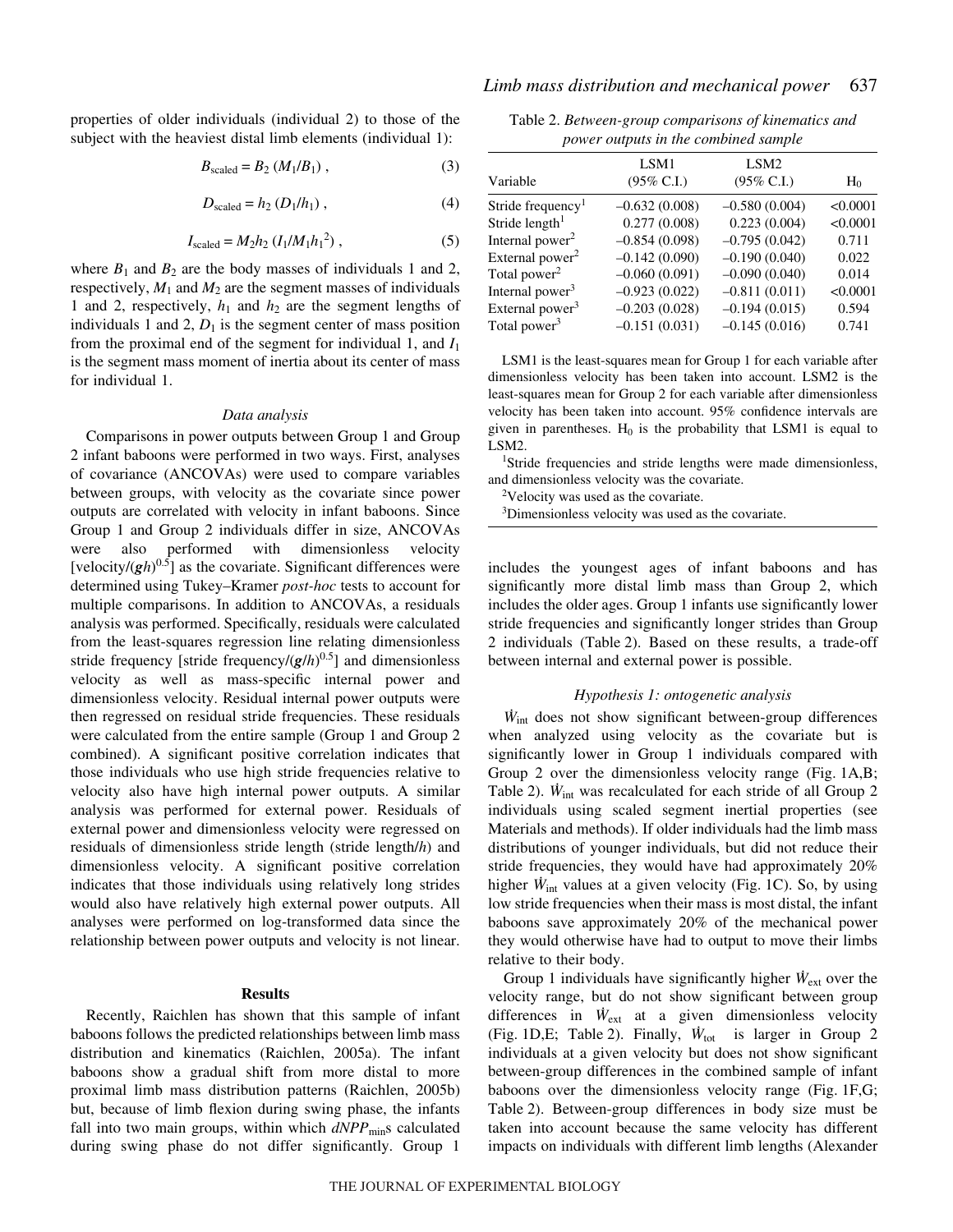



Fig. 1. Between-group comparisons of mass-specific power outputs in the ontogenetic sample of infant baboons. In all panels, Group 1 infants (filled circles) have significantly heavier distal limb segments than Group 2 infants (open circles). (A) Mass-specific internal power (*W*int) compared over the range of raw velocities. (B) Mass-specific *W*int compared over the range of dimensionless velocities. (C) Manipulation of *W*int calculations for Group 2 (see text for further explanation). (D) Mass-specific external power ( $\dot{W}_{ext}$ ) compared over the range of raw velocities. (E) Mass-specific *W*ext compared over the range of dimensionless velocities. (F) Mass-specific total power ( $\dot{W}_{\text{tot}}$ ) compared over the range of raw velocities. (G) Mass-specific *W*tot compared over the range of dimensionless velocities. Statistical between-group differences using ANCOVAs were found for B, D and F. These results can be found in Table 2.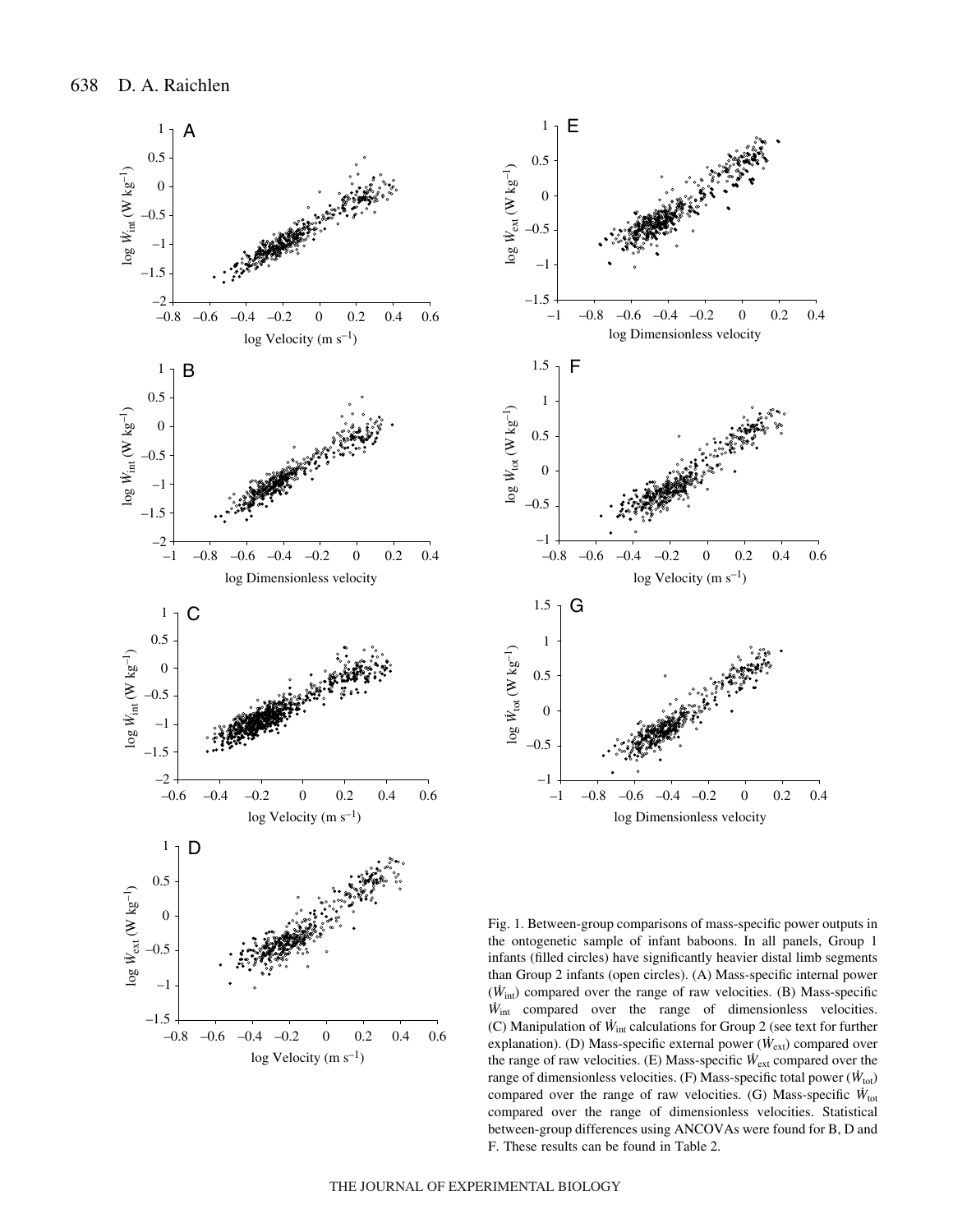and Jayes, 1983), so the results of the dimensionless velocity comparisons hold greater significance in this study. Although the between-group comparisons of  $W_{\text{int}}$ ,  $W_{\text{ext}}$  and  $W_{\text{tot}}$  do not support a trade-off mechanism when examined over the range of dimensionless velocities because *W*ext did not differ between groups, they do support the hypothesis that differences in kinematics between individuals who differ in limb mass distributions will be associated with similar total power outputs.

Individual baboon between-group comparisons generally follow the trends of the combined sample analysis, although the differences are not always significant (Table 3). Only Infant 1 shows significantly lower Group 1 values of *W*int. Although least-squares mean  $W_{int}$  is lower in Group 1 for the other two individuals, these differences were not significant. For all other variables, the individuals follow the combined-sample results.

Because ANCOVA results may have been compromised by only slight differences in kinematics and power outputs, a residuals analysis was performed. Residuals of dimensionless stride frequency and dimensionless velocity were regressed against residuals of  $W_{int}$  and dimensionless velocity (Fig. 2A). A significant positive correlation (*r*=0.48; *P*<0.001) indicates that those individuals who have relatively low dimensionless stride frequencies at a given dimensionless velocity have relatively low *W*int at a given dimensionless velocity. Note also that groups cluster together, with Group 1 clustering in

Table 3. *Between-group comparisons of power outputs in infants 1–3*

|                     |                  | LSM                   |          |
|---------------------|------------------|-----------------------|----------|
| Variable            | Group            | $(95\% \text{ C.I.})$ | $H_0$    |
| $W_{\rm int}$       | Infant 1 Group 1 | $-1.195(0.114)$       | < 0.0001 |
|                     | Infant 1 Group 2 | $-0.873(0.071)$       |          |
|                     | Infant 2 Group 1 | $-0.735(0.047)$       | 0.234    |
|                     | Infant 2 Group 2 | $-0.703(0.024)$       |          |
|                     | Infant 3 Group 1 | $-0.822(0.037)$       | 0.076    |
|                     | Infant 3 Group 2 | $-0.864(0.014)$       |          |
| $\dot{W}_{\rm ext}$ | Infant 1 Group 1 | $-0.304(0.105)$       | 0.269    |
|                     | Infant 1 Group 2 | $-0.235(0.065)$       |          |
|                     | Infant 2 Group 1 | $-0.098(0.039)$       | 0.531    |
|                     | Infant 2 Group 2 | $-0.084(0.020)$       |          |
|                     | Infant 3 Group 1 | $-0.259(0.051)$       | 0.745    |
|                     | Infant 3 Group 2 | $-0.250(0.018)$       |          |
| $\dot{W}_{\rm tot}$ | Infant 1 Group 1 | $-0.307(0.109)$       | 0.094    |
|                     | Infant 1 Group 2 | $-0.197(0.068)$       |          |
|                     | Infant 2 Group 1 | $-0.002(0.036)$       | 0.444    |
|                     | Infant 2 Group 2 | 0.014(0.018)          |          |
|                     | Infant 3 Group 1 | $-0.261(0.051)$       | 0.947    |
|                     | Infant 3 Group 2 | $-0.262(0.018)$       |          |

All ANCOVAs were performed with dimensionless velocity as the covariate.

LSM, least-squares mean;  $\dot{W}_{\text{int}}$ , internal power;  $\dot{W}_{\text{ext}}$ , external power;  $\dot{W}_{\text{tot}}$ , total power.

 $H_0$  is the probability that the LSM for Group 1 is equal to the LSM for Group 2.

# *Limb mass distribution and mechanical power* 639

negative residual space (both negative dimensionless stride frequency residuals and negative  $\dot{W}_{int}$  residuals). The same analysis of residual stride lengths and  $\dot{W}_{ext}$  also shows a slight, but significant, positive correlation between regressed residuals (Fig. 2B;  $r=0.21$ ;  $P<0.001$ ). This relationship is, however, quite weak, suggesting that  $W_{ext}$  may not be sensitive to slight differences in stride length. Infant baboons show the same patterns when examined individually (Table 4). The residuals for  $\dot{W}_{int}$  and stride frequency are more highly correlated than those of *W*ext and stride length, although all correlations are significant.

# *Hypothesis 2: comparisons with other quadrupeds*

To assess the likelihood that larger differences in inertial properties and kinematics lead to power output trade-offs, the



Fig. 2. Residuals analysis of kinematics and mechanical power. (A) Residuals of internal power *vs* dimensionless velocity regressed on residuals of dimensionless stride frequency *vs* dimensionless velocity (*r*=0.48; *P*<0.001). Group 1 is represented by filled circles and Group 2 is represented by open circles. Note that Group 1 clusters together in the negative residuals quadrant. (B) Residuals of external power *vs* dimensionless velocity regressed on residuals of dimensionless stride length *vs* dimensionless velocity (*r*=0.21; *P*<0.001). Group 1 is represented by filled circles and Group 2 is represented by open circles. Note that Group 1 clusters in the positive residuals quadrant.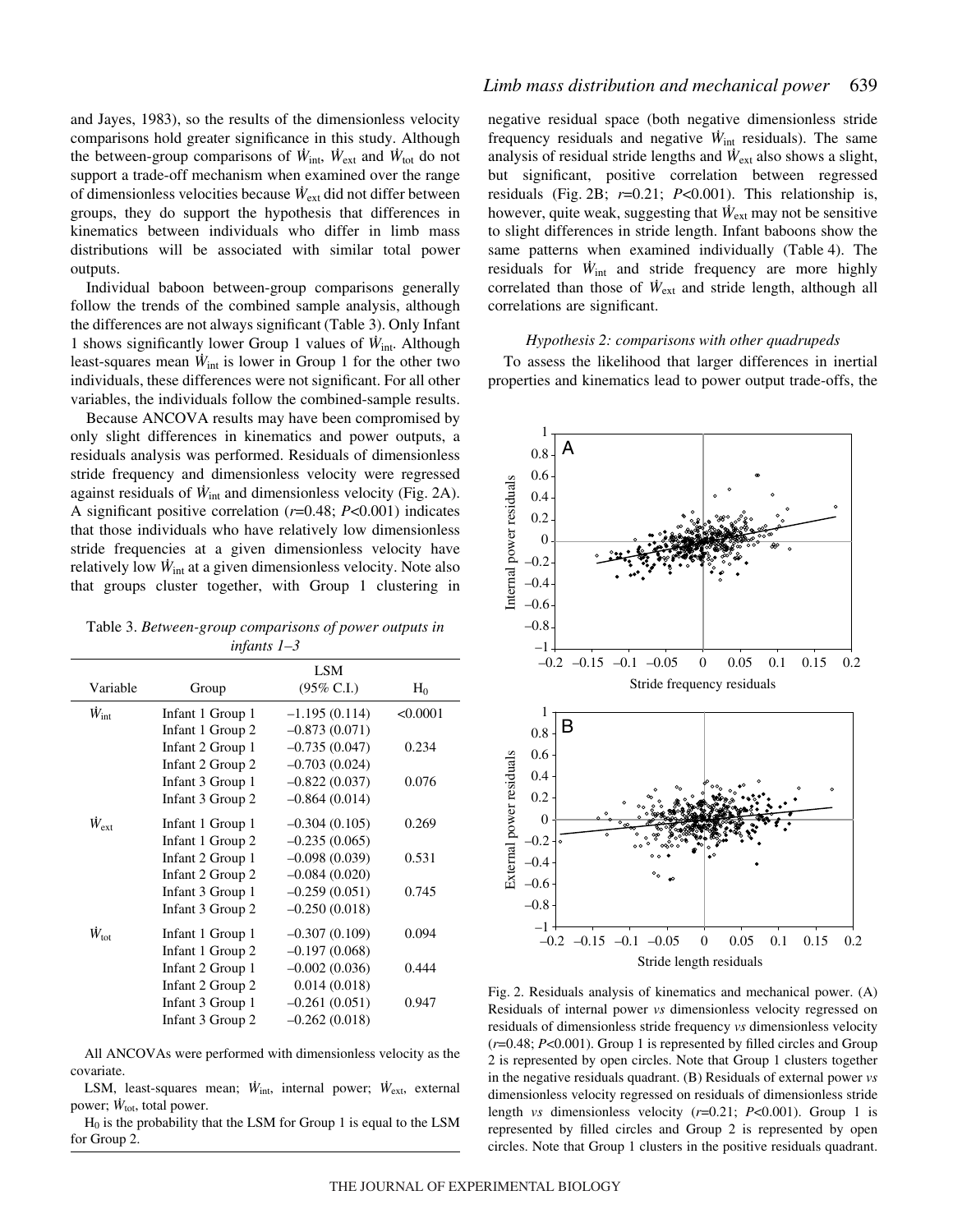| Infant | Residual<br>regression       | r    | P        |
|--------|------------------------------|------|----------|
| 1      | $W_{\text{int}}$ vs SF       | 0.37 | < 0.0001 |
| 2      | $\dot{W}_{\text{int}}$ vs SF | 0.59 | < 0.0001 |
| 3      | $\dot{W}_{\text{int}}$ vs SF | 0.29 | < 0.0001 |
| 1      | $W_{\rm ext}$ vs SL          | 0.36 | < 0.0001 |
| 2      | $W_{\rm ext}$ vs SL          | 0.23 | 0.003    |
| 3      | $\dot{W}_{ext}$ vs SL        | 0.19 | 0.009    |
|        |                              |      |          |

Table 4. *Residuals analysis of kinematics and power outputs in the individual infant baboons*

Residuals were calculated from least-squares regression lines relating each variable with dimensionless velocity.

SF, stride frequency; SL, stride length; *W*int, internal power; *W*ext, external power.

infant baboons (combined Group 1 and Group 2) were compared with more cursorial non-primate quadrupeds. In the following comparative analyses, dogs and horses are used because data for inertial properties, kinematics and power outputs in these species are readily available in the literature.

Inertial properties for dogs were taken from Myers and Steudel (1997) and for horses from Buchner et al. (1997). Stride frequencies and stride lengths were calculated from equations in Minetti et al. (1999) for horses and from Williams et al. (2002) for dogs. Power outputs for dogs were taken from Heglund et al. (1982b) and Fedak et al. 1982), and power for horses was taken from Minetti et al. (1999). ANCOVAs cannot be used to compare non-primate kinematics and power outputs with those of the infant baboons because only least-squares regression equations relating kinematics and power to velocity in dogs and horses have been reported. Therefore, the 95% confidence intervals of the regression lines for the infant baboon sample were calculated and differences are suggested when the regression line for the non-primate data set fell outside of this interval. The limb length used to calculate dimensionless velocity for dogs was given in Williams et al. (2002) for kinematics and Fedak et al. (1982) for power. For the horse data set, limb length was estimated from allometric equations in Alexander et al. (1979) for mean horse body mass in Minetti et al. (1999)  $(limb length = 1.26 m).$ 

Infant baboons have more distal forelimb and hindlimb centers of mass compared with dogs and horses (Table 5). Following the predicted relationships between inertial properties and kinematics, infant baboons use lower stride frequencies and longer strides at a given dimensionless velocity than either dogs or horses (Fig. 3A,B). The infant baboon sample has lower  $\dot{W}_{int}$  (Fig. 3C) and higher  $\dot{W}_{ext}$ compared with the non-primates (Fig. 3D). The lower  $\dot{W}_{int}$  and higher  $\dot{W}_{ext}$  in the infant baboons lead to similar  $\dot{W}_{tot}$  in the infant baboon sample compared with the non-primate sample (Fig. 3E). These data are consistent with the presence of a trade-off mechanism where low stride frequencies are associated with relatively low internal power, long strides are

Table 5. *Center of mass positions as a fraction of limb length (95% C.I.) in the infant baboons, dogs and horses*

| Variable                   | Papio<br>$(N=3)$             | Canis<br>$(N=10)$            | Equus<br>$(N=6)$ |  |
|----------------------------|------------------------------|------------------------------|------------------|--|
| Hindlimb $D$<br>Forelimb D | 0.410(0.007)<br>0.467(0.005) | 0.304(0.023)<br>0.342(0.068) | 0.327<br>0.343   |  |
|                            |                              |                              |                  |  |

Data for *Canis* (Myers and Steudel, 1997); data for *Equus* (Buchner et al., 1997).

*N*, number of animals; *D*, distance of the center of mass from the proximal joint.

associated with high external power, and total power does not differ significantly among the sampled taxa.

### **Discussion**

Superficially, the results from the ontogenetic sample do not support the idea that differences in stride frequency and stride length among animals with different limb mass distributions will have opposite effects on  $W_{int}$  and  $W_{ext}$ . Although relatively low stride frequencies are associated with low *W*int, the relationship between stride length and  $\dot{W}_{ext}$  appears to be less clear.

The comparison of mechanical power in infant baboons with dogs and horses is, however, consistent with the presence of a mechanical power trade-off mechanism. The infant baboons have more distally heavy limbs and use longer strides and lower stride frequencies compared with dogs and horses. The infant baboons do less  $\dot{W}_{int}$  and more  $\dot{W}_{ext}$  compared with the dog and horse samples, and their values of  $W_{\text{tot}}$  do not differ significantly from those of the non-primate sample. It is possible that the trade-off mechanism is only apparent when stride frequencies and stride lengths differ greatly between taxa.

There are several possible reasons for the absence of tradeoffs in the ontogenetic sample despite the presence of a tradeoff mechanism in the inter-specific sample. First, the differences in inertial properties between infant groups were smaller than inter-specific differences. Perhaps slight differences in spatio-temporal kinematics simply equalize energy outputs, rather than having the trade-off effects. This possibility seems likely given the results of the manipulation of internal power calculations (see Fig. 1C). If young infants, with their relatively distally heavy limbs, used the kinematics of older aged infants,  $\dot{W}_{int}$  would be approximately 20% higher.

Second, it is possible that the kinematic method of calculating center of mass displacement is not sensitive enough to make comparisons within small differences in stride length. Future examinations of the trade-off mechanism could use force-plate data to calculate center of mass displacements, although Gard et al. (2004) suggest that differences between the two techniques are minimal.

Finally, it is possible that  $W_{ext}$ , as calculated here, does not fully account for the power output to produce center of mass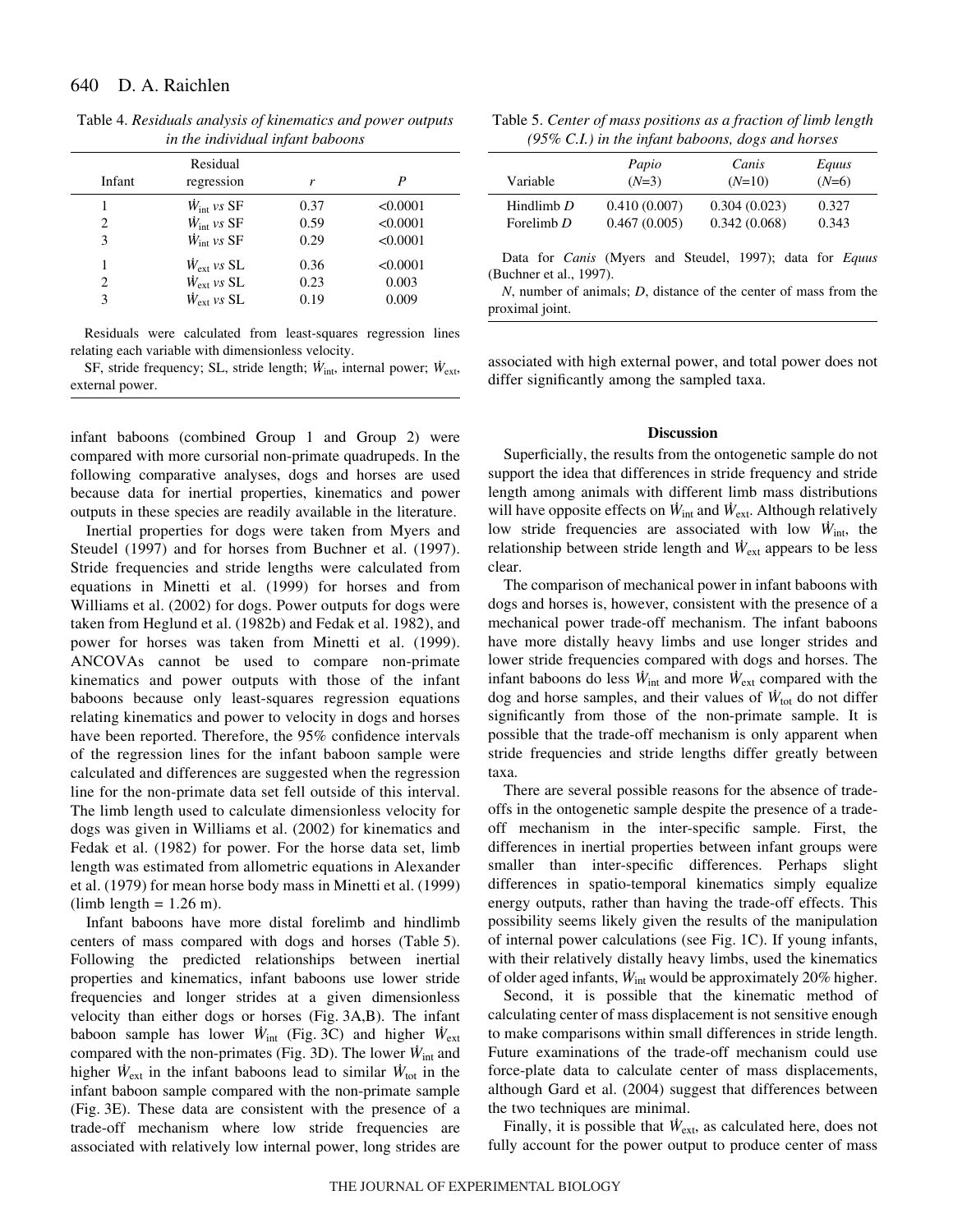

motion. Recently, Donelan et al. (2002) suggested that much of the work required to produce center of mass motion actually occurs as the center of mass is redirected at the end of the stance phase during walking (e.g. collisional costs; see also Bastien et al., 2003 for alternative method of calculating this cost). This work done during the double-contact phase of walking may represent a substantial portion of  $W_{ext}$  and should scale with step length<sup>4</sup> (Donelan et al., 2002). If true, then  $\dot{W}_{ext}$ as measured here does not fully account for the effects of longer strides on the power required to lift and accelerate the center if mass.

log Dimensionless velocity

 $-1$   $-0.8$   $-0.6$   $-0.4$   $-0.2$  0 0.2 0.4



Fig. 3. Kinematics in infant baboons compared with dogs and horses. In all panels, the least-squares regression (LSR) line for infant baboons in black, with 95% confidence limits for the regression line in gray, is compared with the LSR line for horses (dot–dashed line) and for dogs (dashed line). (A) Dimensionless stride frequencies over the range of dimensionless velocities for the combined infant baboon sample compared with dogs and horses. LSR line for infant baboons (95% C.I. in parentheses): slope=0.64 (0.02); intercept=–0.35 (0.01); *r*=0.96; *P*<0.001. (B) Dimensionless stride lengths for the infant baboons compared with dogs and horses. LSR line for infant baboons: slope=0.35 (0.02); intercept=0.35 (0.01); *r*=0.86; *P*<0.001. (C) Internal power in infant baboons compared with dogs and horses. LSR line for infant baboons: slope=1.82 (0.05); intercept=–0.19 (0.02); *r*=0.96; *P*<0.001. (D) External power in infant baboons compared with dogs and horses. LSR line for infant baboons: slope=1.68 (0.06); intercept=0.37 (0.03); *r*=0.92; *P*<0.001. (E) Total power in infant baboons compared with dogs and horses. LSR line for infant baboons: slope=1.68 (0.07); intercept=0.42 (0.03); *r*=0.92; *P*<0.001.

Infant baboons do show between-group differences in dimensionless step length (ANOVA results: Group 1 mean=0.94, Group 2 mean=0.88, *P*<0.001, *F*=3.86), which should lead to higher step-to-step costs in Group 1 infants. In fact, Group 1 step lengths raised to the fourth power (mean=0.78) are 23% higher than those of Group 2 (mean=0.59). This value is quite similar to the between-group difference in least-squares means for  $\dot{W}_{int}$  (22%; see Table 2). Although differences in center of mass height changes associated with longer strides may not be large enough to impact ontogenetic changes in  $\dot{W}_{ext}$  as calculated in this study,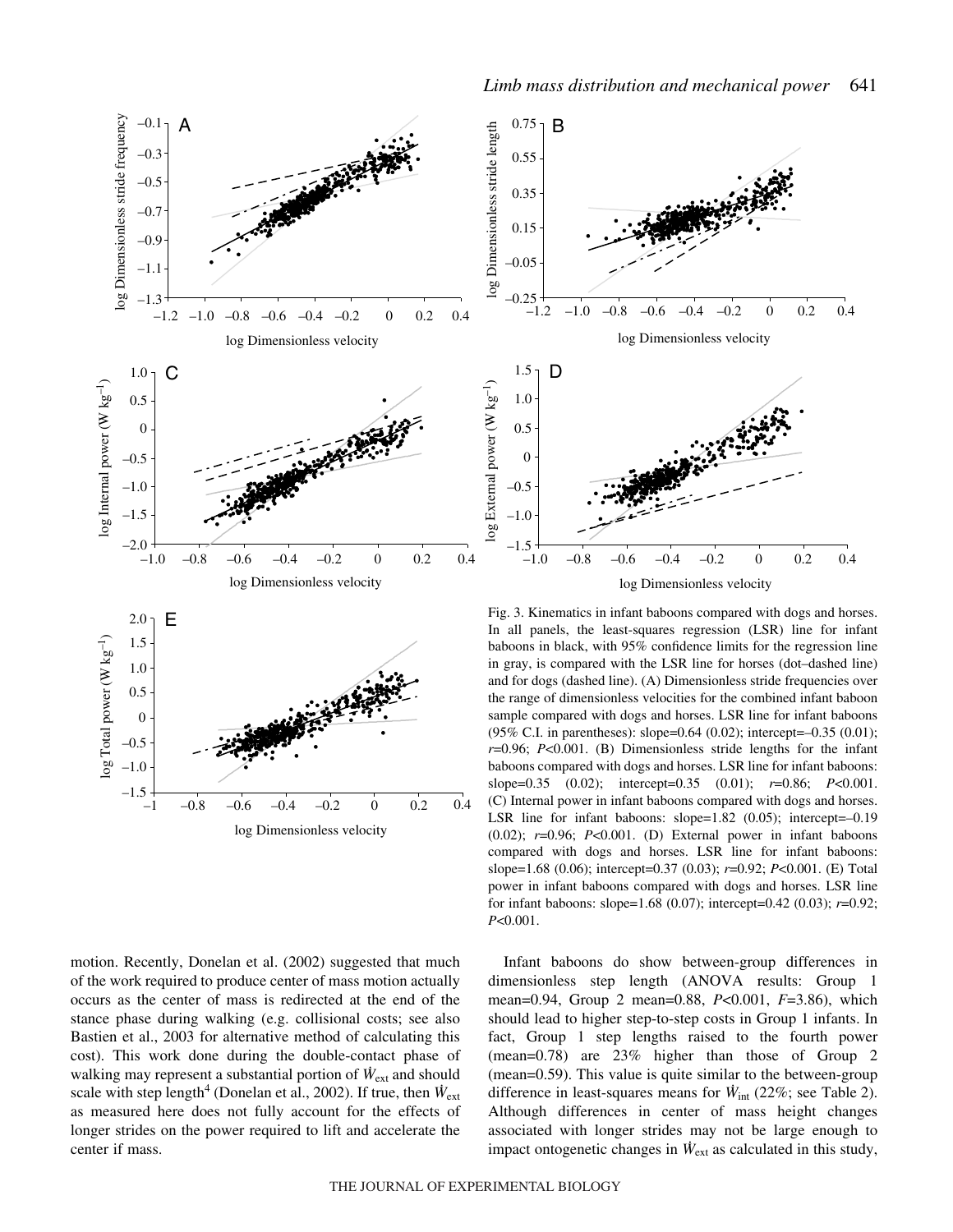#### 642 D. A. Raichlen

ontogenetic differences in step-to-step costs may in fact provide the trade-off.

Although the results presented above suggest a trade-off in mechanical costs, the relationship between mechanical and metabolic costs remains unclear. In a classic paper, Heglund et al. showed a disconnection between mechanical power and metabolic costs of locomotion in a wide range of taxa (Heglund et al., 1982a). This disconnection is due to the fact that muscles consume energy not only when they do work but also when they produce force isometrically (Kram and Taylor, 1990). Despite the large impact of isometric force production on metabolic costs of locomotion, increases in mechanical power at a given speed (driven by changes in stride frequency/length at a given speed) cause an increase in metabolic cost (Minetti et al., 1995). Thus, minimizing total power should reduce the metabolic costs of locomotion at a given speed. Minetti et al. (1999) suggest that a complete description of metabolic costs should therefore include a combination of mechanical work and power plus the costs associated with isometric muscle force production.

### *Implications for mammalian limb design*

These results may explain why mammals in general do not differ greatly in energy costs despite differences in limb mass distributions. Taylor et al. (1974) showed that the cheetah, the gazelle and the goat do not differ in their energetic costs despite having different limb mass distributions. Domestic cats use relatively longer strides than other mammalian cursors (see fig. 3 in Alexander and Jayes, 1983), and these long strides may be linked to their distally heavy limbs. If cheetahs use similar kinematics, then low stride frequencies and long strides may explain their similar energetic costs compared with the goat and gazelle. Cheetahs' low stride frequencies and long strides would reduce their internal power outputs while increasing their external power outputs, allowing them to maintain similar total power outputs compared with other mammals.

It is possible that all mammals follow a similar trade-off pattern that is dependent on their limb mass distributions. Alexander and Jayes (1983) showed that non-cursorial mammals use longer strides at a given dimensionless velocity compared with more cursorial mammals. Since non-cursors also have more distal limb mass concentrations than cursors (Grand, 1977; Myers and Steudel, 1997; Raichlen, 2004), noncursors may be taking advantage of the trade-off mechanism to reduce total mechanical power.

The trade-off mechanism may have played an important role in allowing mammalian quadrupeds to evolve non-locomotor functions in their distal limb elements that would increase distal mass, without having a negative impact on their energy costs of locomotion. This type of mechanism would have been especially important for animals such as primates, who rely on their distally heavy limb muscles to control their grasping hands and feet. Grasping hands and feet are a hallmark of the primate order and were an essential element of the success of early primates (Cartmill, 1972). The use of the trade-off mechanism would have allowed early primates to evolve grasping hands and feet without exacting an energetic price.

## *Why concentrate limb mass proximally?*

Although the results from this study suggest that mechanisms exist that reduce the impact of limb mass distributions on mechanical power outputs, the question of why cursorial mammals concentrate limb mass proximally remains unanswered. Based on the available evidence from studies of energy costs of transport in mammals, proximally concentrated limb mass does not lead to greatly reduced energy expenditures (Taylor et al., 1974; Taylor et al., 1982; Heglund, 1985). Other adaptive scenarios must therefore be examined.

Reducing distal limb mass leads to a reduction in the limb's mass moment of inertia (e.g. the limb's resistance to rotational acceleration). Limb mass moments of inertia affect limb acceleration relative to the body and therefore affect wholebody accelerations (Ropret et al., 1998; Pasi and Carrier, 2003; Rahmani et al., 2003). Although it seems clear that the ability to sprint at high speeds is determined mainly by the ability to produce greater ground reaction forces (Weyand et al., 2000), studies of lower limb loading show significant reductions in limb velocity and consequently reductions in maximum sprint velocity with added distal loads (Ropret et al., 1998).

Accelerations are necessary to either catch prey or evade predators (Elliott et al., 1977), and thus structures that enhance an individual's ability to accelerate should be subjected to large selection pressures. Since the ability to rapidly accelerate is a strong predictor of successful predator evasion in many taxa (Elliott et al., 1977), the evolution of proximal limb mass may be the result of selection for acceleration capabilities. Although the results from the present study certainly cannot address why cursorial quadrupeds concentrate limb mass proximally, the context of predator–prey interactions may provide selection pressures for the evolution of proximally concentrated limb mass.

#### *Summary*

Infant baboons show some ontogenetic evidence of a tradeoff mechanism, although the relationship between external power and stride length appears to be weak. Compared with dogs and horses, the infant baboon sample has lower internal power outputs, higher external power outputs and more similar total power outputs. These results suggest that, on a broad scale, individuals may use a combination of stride frequency and stride length that is determined by their limb mass distributions and that minimizes total mechanical power outputs. These findings suggest that selection pressures for non-cursorial activities acting on the distal limb elements of primates, and perhaps other mammals in general, do not have to exact an energetic price. Quadrupeds may adjust their kinematics to accommodate limb mass distribution patterns that, superficially, seem detrimental to quadrupedal energetics. Additionally, the results from this study suggest that researchers should explore new explanations for the evolution of proximally concentrated limb mass in cursorial quadrupeds.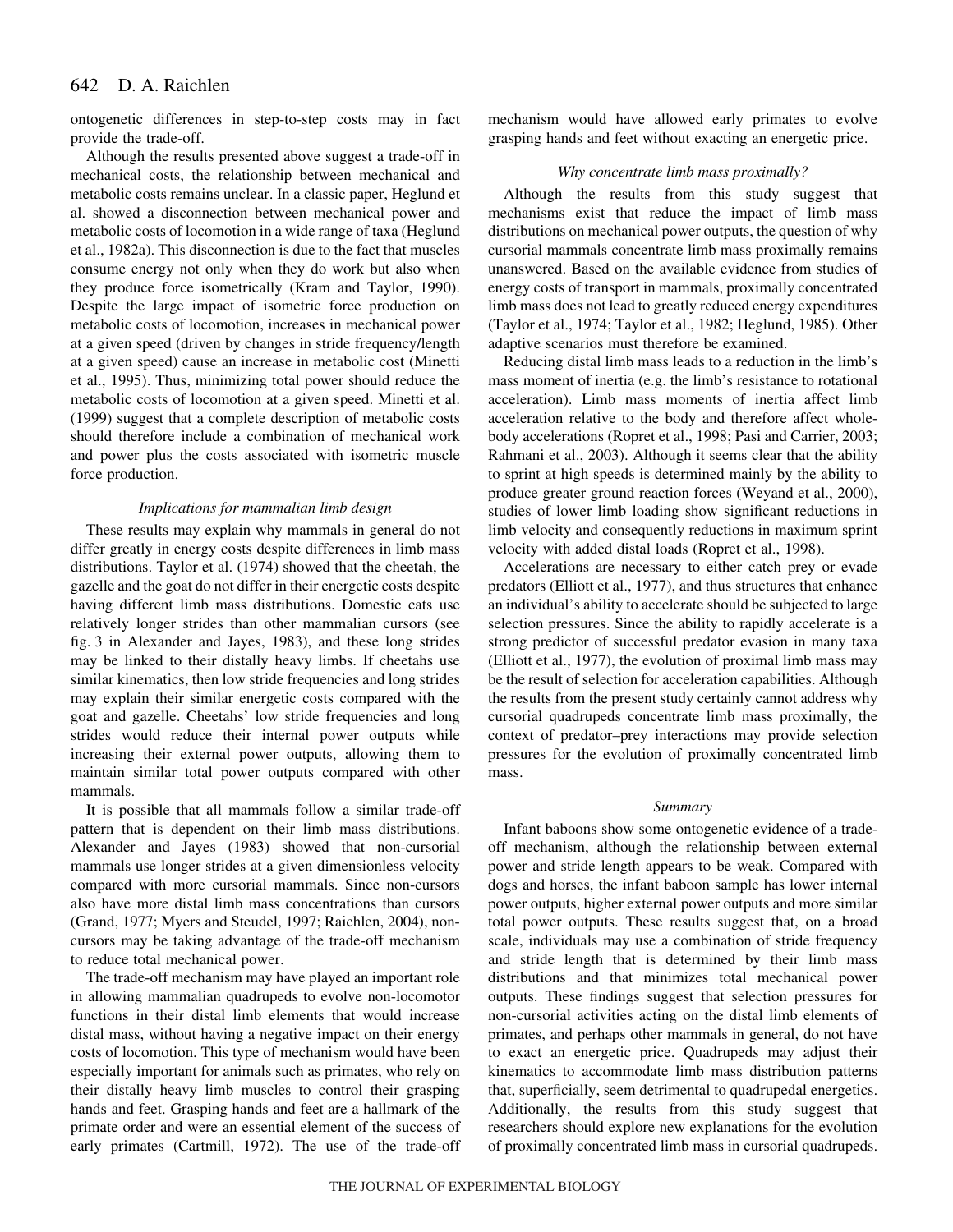|                          | List of symbols                             |
|--------------------------|---------------------------------------------|
| D                        | distance of limb center of mass from the    |
|                          | proximal end                                |
| dNPP                     | dimensionless natural pendular period       |
| $dNPP_{\min}$            | minimum dNPP during swing phase for a given |
|                          | stride                                      |
| $E_{\rm cm}$             | total energy of the body center of mass     |
| h                        | limb length                                 |
| I                        | mass moment of inertia of the limb about a  |
|                          | transverse axis through its proximal joint  |
| B                        | body mass                                   |
| M                        | segment mass                                |
| <b>NPP</b>               | limb natural pendular period                |
| $W_{\text{int}}$         | internal work                               |
| $\dot{W}_{\textrm{int}}$ | internal power                              |
| $W_{\text{ext}}$         | external work                               |
| $\dot{W}_{\rm ext}$      | external power                              |
| $W_{\text{tot}}$         | total work                                  |
| $\dot{W}_{\rm tot}$      | total power                                 |
|                          |                                             |

I thank Liza Shapiro for her help and guidance during this project and in the preparation of this manuscript. Thanks also to John Kappelman, Susan Larson, Deborah Overdorff, Marcus Pandy, Daniel Lieberman, Herman Pontzer, Adam Gordon, Robert Scott and three anonymous reviewers for their helpful discussions on this project and this manuscript. This research would not have been possible without the generosity of Jody Jensen, who provided access to her Motor Development Laboratory in the Kinesiology Department at University of Texas at Austin. Thanks to Jerry Finig and the staff of the University of Texas at Austin Animal Resource Center for their help in caring for the baboon sample. Thanks to Karen Rice and Dee Carey for their help in facilitating the use of infant baboons for this study. Magdalena Muchlinski, Katherine Whitcome and Amber Copeland provided help with animal care that was much appreciated. Thanks also to John Allison and Larry Isgur for design and construction of the Lexan tunnel. This project was supported by the L.S.B. Leakey Foundation and by NSF BCS-0313821.

#### **References**

- **Alexander, R. McN. and Jayes, A. S.** (1983). A dynamic similarity hypothesis for the gaits of quadrupedal mammals. *J. Zool. (Lond.)* **201**, 135- 152.
- **Alexander, R. McN., Jayes, A. S., Maloiy, G. M. O. and Wathuta, E. M.** (1979). Allometry of the limb bones of mammals from shrews (*Sorex*) to elephant (*Loxodonta*). *J. Zool. (Lond.)* **194**, 539-552.
- **Bastien, G. J., Heglund, N. C. and Schepens, B.** (2003). The double contact phase in walking children. *J. Exp. Biol.* **206**, 2967-2978.
- **Buchner, H., Savelberg, H., Schamhardt, H. and Barneveld, A.** (1997). Inertial properties of Dutch Warmblood horses. *J. Biomech.* **30**, 653-658.
- **Cartmill, M.** (1972). Arboreal adaptations and the origin of the order Primates. In *The Functional and Evolutionary Biology of Primates* (ed. R. H. Tuttle), pp. 3-35. Chicago: Aldine-Atherton.
- **Cavagna, G. A. and Franzetti, P.** (1986). The determinants of the step frequency in walking in humans. *J. Physiol.* **373**, 235-242.
- **Cavagna, G. A., Heglund, N. C. and Taylor, C. R.** (1977). Mechanical work in terrestrial locomotion: two basic mechanisms for minimizing energy expenditure. *Am. J. Physiol.* **233**, R243-R261.

**Cavagna, G. A., Willems, P. A., Franzetti, P. and Detrembleur, C.** (1991).

The two power limits conditioning step frequency in human running. *J. Physiol.* **437**, 95-108.

- **Dellanini, L., Hawkins, D., Martin, R. B. and Stover, S.** (2003). An investigation of the interactions between lower-limb bone morphology, limb inertial properties and limb dynamics. *J. Biomech.* **36**, 913-919.
- **Donelan, J., Kram, R. and Kuo, A.** (2002). Mechanical work for step-to-step transitions is a major determinant of the metabolic cost of human walking. *J. Exp. Biol.* **205**, 3717-3727.
- **Elliott, J., McTaggart, C. and Holling, C.** (1977). Prey capture by the African lion. *Can. J. Zool.* **55**, 1811-1828.
- **Fedak, M. A., Heglund, N. C. and Taylor, C. R.** (1982). Energetics and mechanics of terrestrial locomotion. II. Kinetic energy changes of the limbs and body as a function of speed and body size in birds and mammals. *J. Exp. Biol.* **79**, 23-40.
- Fenn, W. O. (1930). Work against gravity and work due to velocity changes in running. *Am. J. Physiol.* **93**, 433-462.
- **Gard, S., Miff, S. and Kuo, A.** (2004). Comparison of kinematic and kinetic methods for computing the vertical motion of the body center of mass during walking. *Hum. Mov. Sci.* **22**, 597-610.
- **Grand, T. I.** (1977). Body weight: its relation to tissue composition, segment distribution, and motor function. I. Interspecific comparisons. *Am. J. Phys. Anthropol.* **47**, 211-240.
- **Heglund, N. C.** (1985). Comparative energetics and mechanics of locomotion: how do primates fit in? In *Size and Scaling in Primate Biology* (ed. W. L. Jungers), pp. 319-335. New York: Plenum Press.
- **Heglund, N. C. and Schepens, B.** (2003). Ontogeny recapitulates phylogeny? Locomotion in children and other primitive hominids. In *Vertebrate Biomechanics and Evolution* (ed. V. L. Bels, J. P. Gasc and A. Casinos), pp. 283-295. Oxford: BIOS Scientific Publishers.
- **Heglund, N. C., Fedak, M. A., Taylor, C. R. and Cavagna, G. A.** (1982a). Energetics and mechanics of terrestrial locomotion. IV. Total mechanical energy changes as a function of speed and body size in birds and mammals. *J. Exp. Biol.* **97**, 57-66.
- **Heglund, N. C., Cavagna, G. A. and Taylor, C. R.** (1982b). Energetics and mechanics of terrestrial locomotion. III. Energy changes of the centre of mass as a function of speed and body size in birds and mammals. *J. Exp. Biol.* **79**, 41-56.
- **Hildebrand, M.** (1985). Walking and running. In *Functional Vertebrate Morphology* (ed. M. Hildebrand, D. M. Bramble, K. F. Liem and D. B. Wake), pp. 38-57. Cambridge: Harvard University Press.
- **Hildebrand, M. and Hurley, J.** (1985). Energy of the oscillating legs of a fastmoving cheetah, pronghorn, jackrabbit, and elephant. *J. Morphol.* **184**, 23-31.
- **Hof, A. L.** (1996). Scaling gait data to body size. *Gait Posture* **4**, 222-223. **Holt, K. G., Hammil, J. and Andres, R. O.** (1990). The force-driven harmonic
- oscillator as a model for human locomotion. *Hum. Mov. Sci.* **9**, 55-68. **Holt, K. G., Hamill, J. and Andres, R. O.** (1991). Predicting the minimal
- energy costs of human walking. *Med. Sci. Sports Exerc.* **23**, 491-498. **Kram, R. and Taylor, C. R.** (1990). Energetics of running: a new perspective. *Nature* **346**, 265-267.
- **Lieberman, D. E., Pearson, O. M., Polk, J. D., Demes, B. and Crompton, A. W.** (2003). Optimization of bone growth and remodeling in response to loading in tapered mammalian limbs. *J. Exp. Biol.* **206**, 3125-3138.
- **Marsh, R. L., Ellerby, D. J., Carr, J. A., Havalee, T. H. and Buchanan, C. I.** (2004). Partitioning the energetics of walking and running: Swinging the limbs is expensive. *Science* **303**, 80-83.
- **Minetti, A. E., Capelli, C., Zamparo, P., Prampero, P. E. and Saibene, F.** (1995). Effects of stride frequency on mechanical power and energy expenditure of walking. *Med. Sci. Sports Exerc.* **27**, 1194-1202.
- **Minetti, A. E., Ardigo, L. P., Reinach, E. and Saibene, F.** (1999). The relationship between mechanical work and energy expenditure of locomotion in horses. *J. Exp. Biol.* **202**, 2329-2338.
- **Mochon, S. and McMahon, T. A.** (1980). Ballistic walking. *J. Biomech.* **13**, 49-57.
- **Mochon, S. and McMahon, T. A.** (1981). Ballistic walking: An improved model. *Math. Biosci.* **52**, 241-260.
- **Modica, J. R. and Kram, R.** (2005). Metabolic energy and muscular activity required for leg swing in running. *J. Appl. Physiol.* **98**, 2126-2131.
- **Myers, M. and Steudal, K.** (1985). Effect of limb mass and its distribution on the energetic cost of running. *J. Exp. Biol.* **116**, 363-373.
- **Myers, M. J. and Steudel, K.** (1997). Morphological conservation of limb natural pendular period in the domestic dog (*Canis familiaris*): implications for locomotor energetics. *J. Morphol.* **234**, 183-196.
- Pasi, B. M. and Carrier, D. R. (2003). Functional trade-offs in the limb muscles of dogs selected for running vs. fighting. *J. Evol. Biol.* **16**, 324-332.